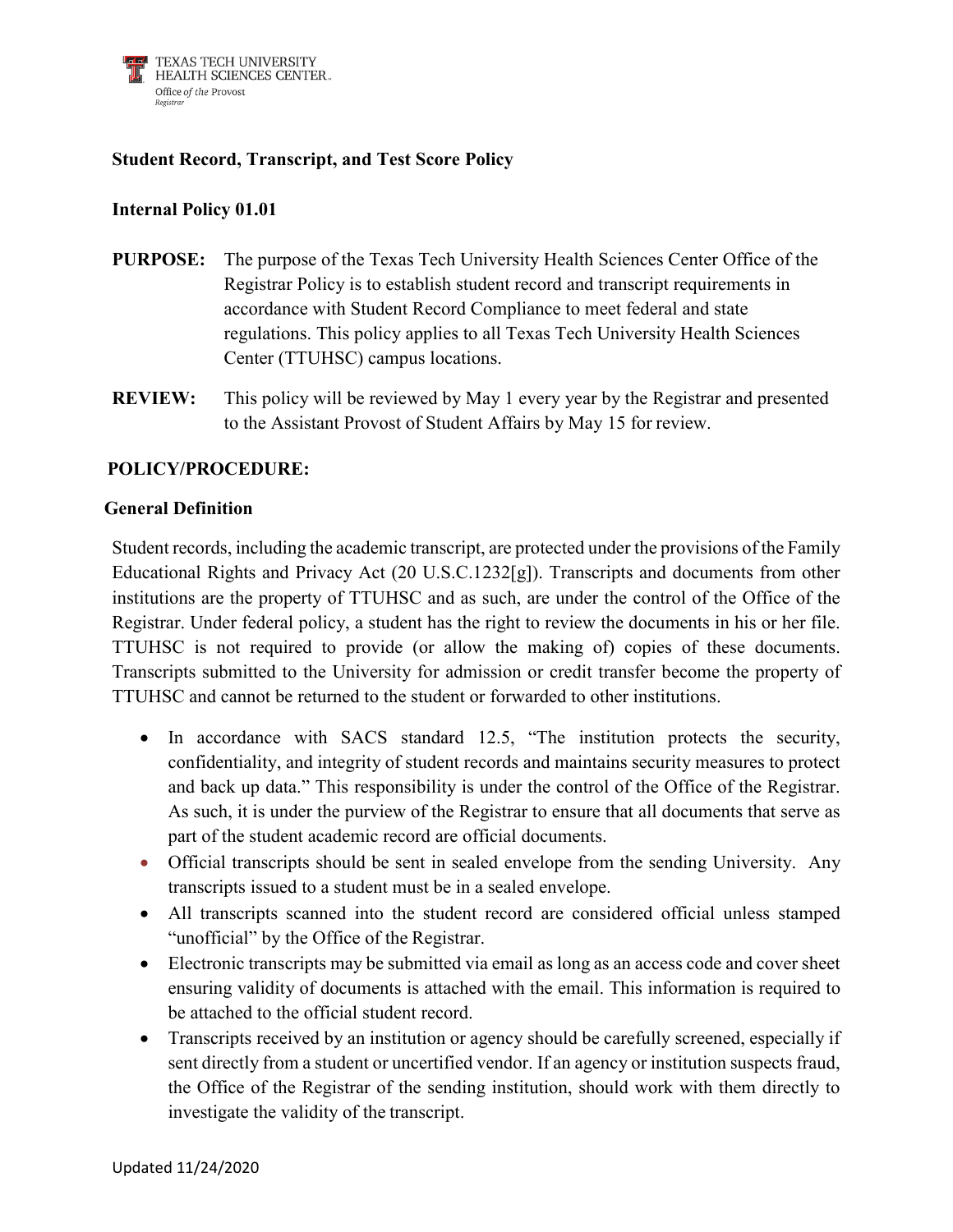• A student's academic transcript or transcript evaluation is the only official means of verifying course and degree completion. A copy of a diploma is not considered official for degree completion. The Office of the Registrar will provide a certified copy of black and white diplomas to students upon request but these will not be part of the student's academic record to avoid the risk of fraud or alteration of document.

## **Admissions Requirements:**

- Transcripts are required from all institutions formerly attended for all students upon admission to TTUHSC.
- All students admitted to TTUHSC must provide a final transcript of all previous work at all previously attended institutions no later than the last day of the first term in which they are enrolled. Failure to do so could result in a hold being placed for future registration.
- Given that Texas Tech University (TTU) and TTUHSC share the same student information imaging system, transcripts received by TTU that are scanned into the student imaging system will be accepted by TTUHSC and will be considered official documents unless otherwise notated on the transcript. Students coming from TTU will still be required to submit an official transcript from TTU.
- Transcripts can be received three ways:
	- o Hard copy transcript in sealed envelope directly from other institution
	- o Verification providers (i.e. Credentials, National Clearinghouse, etc.)
- Third party application services that follow the AACRAO protocol for official transcripts. Transcripts submitted to third party application services will be considered official.
- Manually altered documents by the receiving party **are not** considered final copies for the purpose of student records for matriculated students. Blocking out social security numbers by computer generation through verification providers is acceptable.

# **Foreign Transcripts/Evaluations:**

- For international and domestic students, transcripts are required from all U.S. institutions previously attended. For any foreign transcripts, a foreign transcript evaluation must be submitted in lieu of the official transcript. Domestic students who have taken non-required coursework at a foreign institution may be reviewed on a case by case basis by the individual school to determine whether a foreign transcript evaluation must be submitted or if the requirement can be waived. A memo requesting a waiver of the evaluation must be submitted to the Office of the Registrar and scanned into the student record.
- Foreign transcript evaluations must be official, coming to us directly from the evaluation agency.
- If a student has attended multiple Institutions outside the U.S., the evaluation must include all Institutions attended.
- We will accept foreign evaluations greater than a year old, as long as they are complete and/or the student hasn't taken any additional courses outside the U.S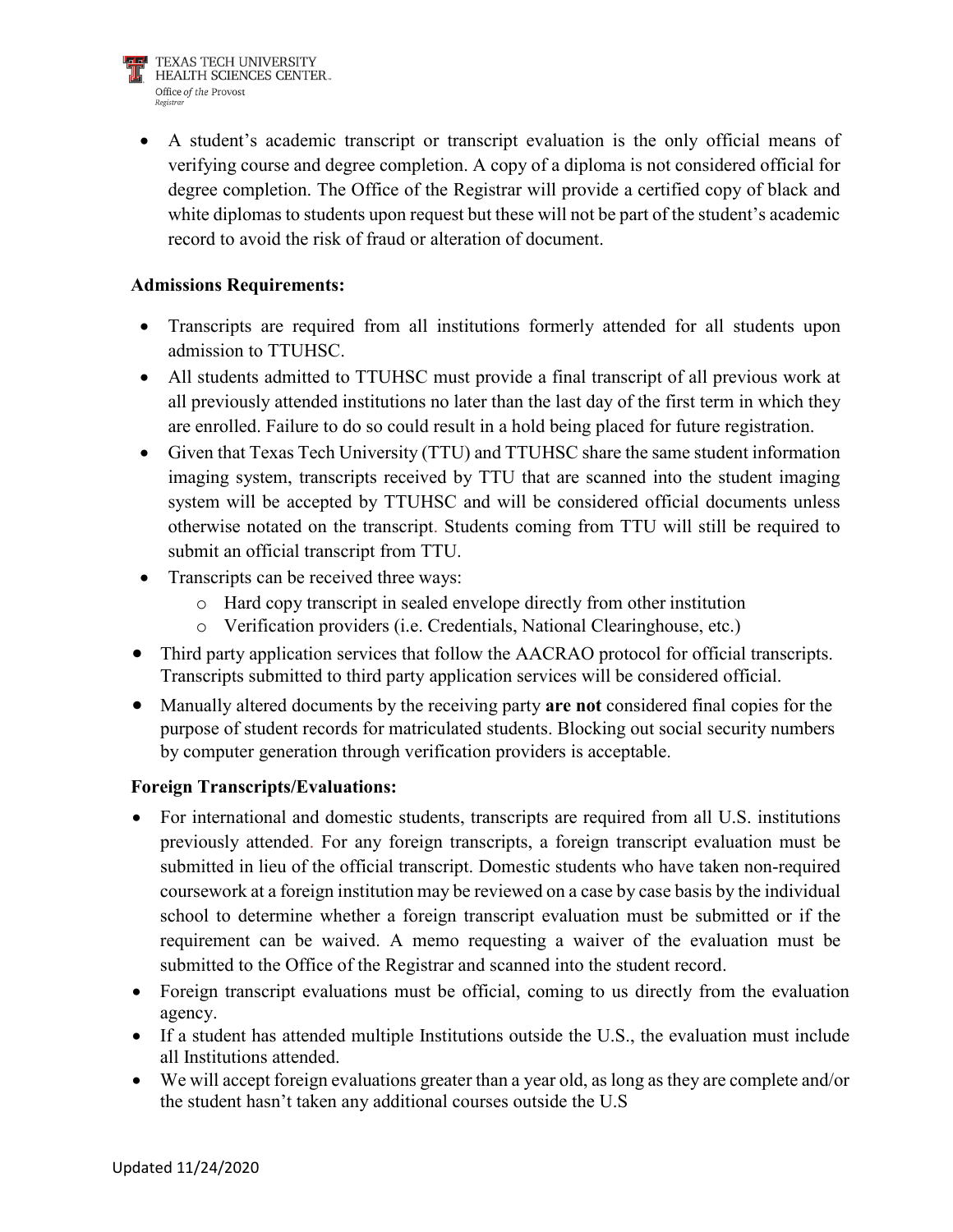

**Test Scores:** Please verify with your school which test score is required for your particular application requirements.

**Proof of English Proficiency** – Applicants that are not US Citizens and do not qualify for exceptions (see below) must submit one of the following as proof of English proficiency:

- **Test of English as a Foreign Language (TOEFL)** [www.toefl.org](http://www.toefl.org/) The minimum TOEFL score required is 550 (paper-based version) or 79 (internet-based version). The TOEFL score must be received directly from the Educational Testing Service (ETS); TTUHSC's institutional code is 6851. TOEFL scores are valid for only two years. Due to the limited time frame regarding accessing test scores, if TTUHSC has received a test score that is over two years old, we will accept it as official.
- **IELTS** International English Language Testing Service [www.ielts.org](http://www.ielts.org/) The minimum IELTS required score is an overall band score of 6.5 on the Academic version; IELTS General Training results are not acceptable. There is no IELTS institution code for TTUHSC. IELTS scores are valid for only two years. Due to the limited time frame regarding accessing test scores, if TTUHSC has received a test score that is over two years old, we will accept it as official.
- **Duolingo English Test** (Online examination) The minimum requirement Duolingo score is 100. There is no institutional code for Duolingo and scores are reported within 48 hours and are valid for two years. Due to the limited time frame regarding accessing test scores, if TTUHSC has received a test score that is over two years old, we will accept it as official.
- **PTE Academic** (Pearson Test of English Academic; PTE Academic) The minimum required PTE Academic score is 60. PTE General and PTE Young Learners results are not acceptable. There no PTE Academic institution code for TTUHSC. PTE Academic scores are valid for only two years. Due to the limited time frame regarding accessing test scores, if TTUHSC has received a test score that is over two years old, we will accept it as official.
- **Cambridge CPE** (Cambridge Certificate of Proficient in English; CPE) The minimum required Cambridge CPE grade is C. There is no institutional code for the Cambridge CPE. The Cambridge CPE is valid for life.
- **Cambridge CAE** (Cambridge Certificate of Advanced English; CAE) The minimum required Cambridge CAE grade is B. There is no institutional code for the Cambridge CAE. The Cambridge CAE is valid for life.

### **English Proficiency Testing Waivers and Country Specific Exemptions:**

- SAT and ACT scores, at the School's discretion (contact school of application).
- Applicant attended four (4) consecutive long semesters of credit-bearing/non-development/non-ESL courses at an accredited post-secondary school in the US.
- Attend two (2) consecutive years of high school in the United States.